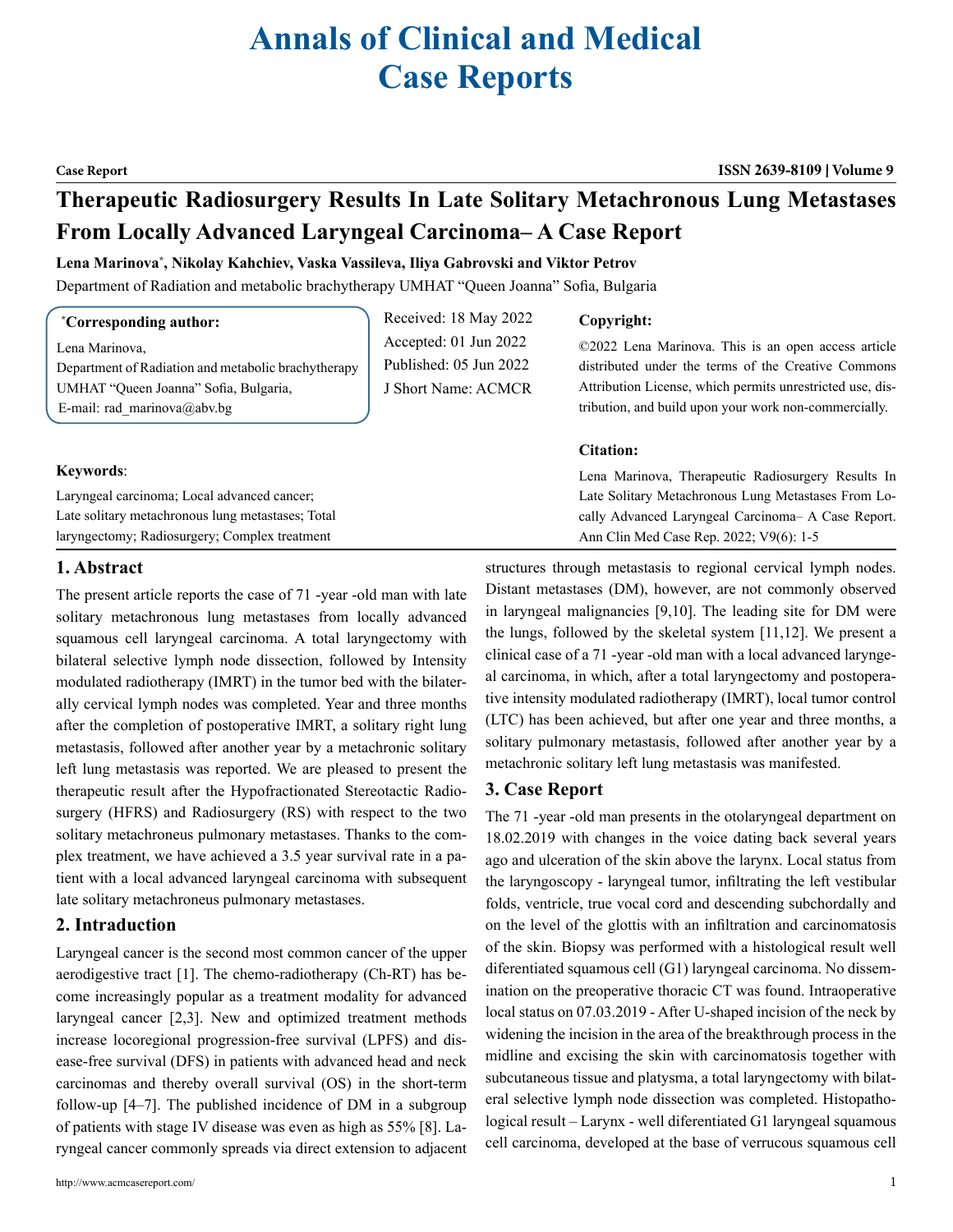carcinoma; 10 left cervical lymph nodes from II,III,IV and V level without metastases; 5 right-cervical lymph nodes from IIA, IIB and III level without metastases. The laryngeal squamous cell carcinoma was staged pT4a pN0 M0. The oncology committee discussed that a postoperative radiation treatment was required, which we performed in the period April-May 2019. Intensity modulated radiotherapy (IMRT) by VMAT method in the laryngeal bed up to total dose (TD) 60 Gy in 30 fractions with daily dose (DD) 2 Gy, and in the bilaterally cervical lymph nodes, levels  $II-V$  – up to total dose 51.6 Gy with daily dose 1.72 Gy was carried out (Figure 1). On a follow-up PET-CT scan/ September 2019 no recurrence and metastasis was reported (Figure 2). One year and 3 months after the IMRT, a follow-up PET-CT scan / August 2020 a single right lung metabolically active lesion up to 11mm, SUVmax - 5,6

was found (Figure 3). In September 2020 using Hypofractionated Stereotactic Radiosurgery (HFRS) in 4 fractions with daily dose 12 Gy up to total dose 48Gy to the right lung metastasis was delivered. In October 2020 the patient completes one course of chemotherapy (Ch) with cisplatin and 5-FU. A year later/ August 2021, a control PET-CT reports another solitary left lung metastasis 9.3mm in size and SUV max – 3.6 (Figure 4). In September 2021 using Radiosurgery (RS) the left lung lesion with a single fraction 24 Gy was irradiated. On the follow-up PET-CT scan / January 2022, in the right lung HFRS zone low metabolic activity SUV max 2,7 and in the left lung RS zone pulmonary fibrosis SUV max 2.1 was found (Figure 5). The patient is currently with LTC, without pulmonary symptoms and good quality of life.



**Figure 1.** Intensity modulated radiotherapy (IMRT) by VMAT method in the laryngeal bed up to TD 60 Gy in 30 fractions with DD 2 Gy, and in the bilaterally cervical lymph nodes up to TD 51.6 Gy with DD 1.72 Gy.



**Figure 2:** A follow-up PET-CT scan/ September 2019 without recurrences and metastases.



http://www.acmcasereport.com/ 2 **Figure 3:** A follow-up PET-CT scan / August 2020 one year and 3 months after the IMRT - a single right lung metabolically active lesion up to 11mm, SUVmax - 5,6. The yellow arrow shows the single right lung metastasis.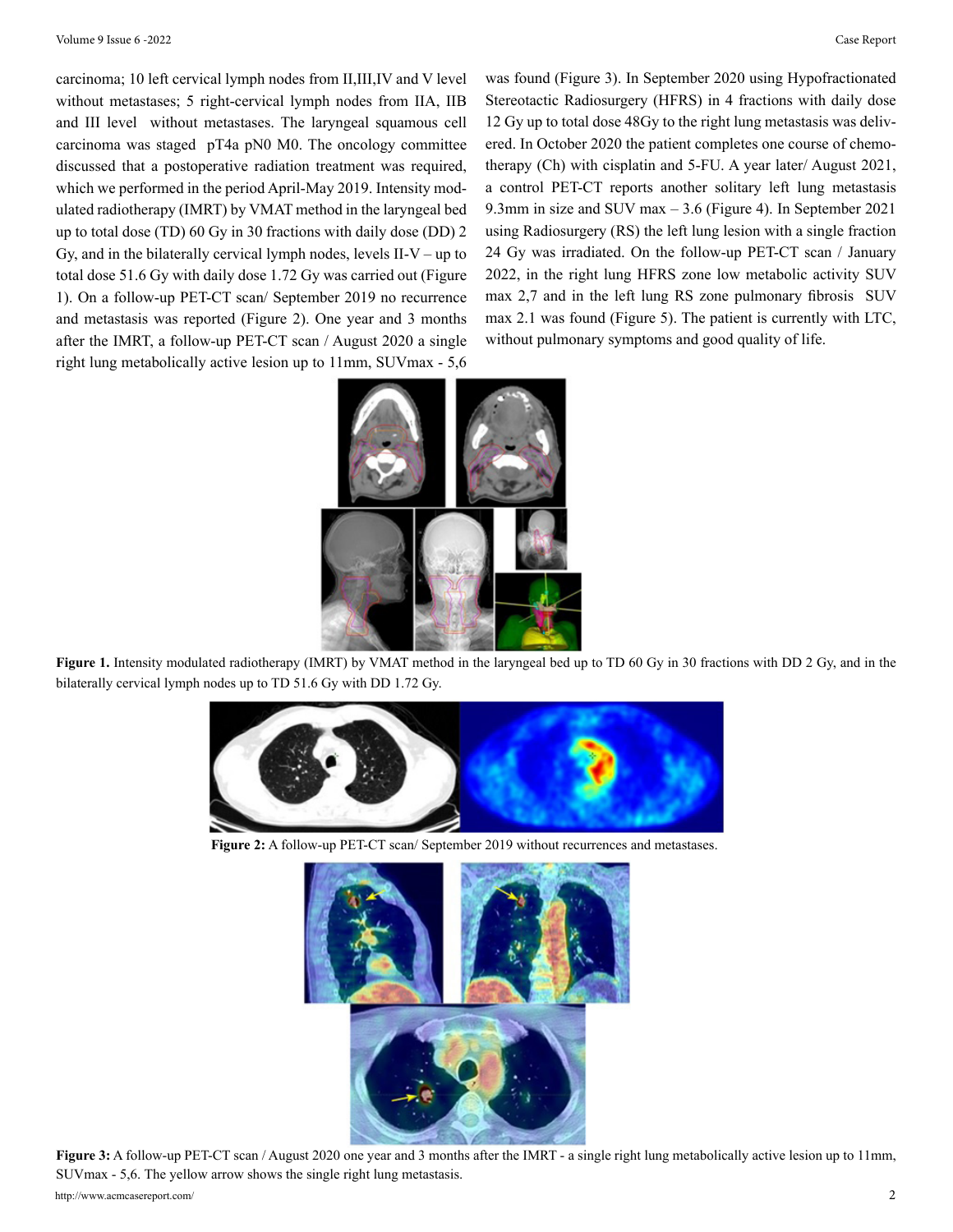

**Figure 4.** The follow -up PET-CT/ August 2021, after two years and three months from HFRS another solitary left lung metastasis, 9.3 mm in size and SUV max – 3.6. The yellow arrow shows the single left lung metastasis.



A/ CT- pulmonary fibrosis SUV max 2.1 B/PET/CT- low metabolic activity SUV max 2,7

**Figure 5.** The follow-up PET-CT scan / January 2022- In the right lung HFRS zone low metabolic activity SUV max 2,7 and in the left lung RS zone pulmonary fibrosis SUV max 2.1.

#### **4. Discussion**

http://www.acmcasereport.com/ 3 The term advanced laryngeal cancer generally denotes stage 3 or 4 laryngeal cancers according to the Union for International Cancer Control (UICC)/American Joint Committee on Cancer (AJCC) staging [13]. T4 classification is attained in tumors with cartilage destruction or extra laryngeal invasion [14]. Although laryngeal cancer represents only 2–5% of all malignancies, it is particularly important to investigate this type of cancer because of its significant effects on the voice, swallowing, and quality of life [15]. The main indications for TL in the practice are (1) failure of either RT or Ch-RT and (2) for management of T4 cancers. All treatment modalities are important. For successful management of advanced head and neck cancer, multimodality treatment is usually necessary [16]. Sanabria et al. recommended that TL be considered for advanced T4 laryngeal cancers in non-academic settings, given that its survival outcomes appear to be better than those for Ch-RT, according to the results of many observational studies [17]. Conventional treatment for advanced laryngeal cancer (T3 and T4) with total laryngectomy (TL), or TL with post-operative radiotherapy (RT), is associated with significant patient disfiguration [18]. The standard of care for advanced laryngeal cancer is either chemo-radiotherapy (Ch-RT) or total laryngectomy [19]. For many years, TL followed by RT was considered the standard treatment

for advanced laryngeal cancer [20]. Dziegielewski et al. reviewed 258 cases of T3 and T4a laryngeal cancer diagnosed between 1998 and 2008 using the Alberta Cancer Registry. They found that patients treated with TL plus RT and/or Ch had longer overall survival (OS) than patients treated with Ch-RT or RT alone [21,22]. Patients treated with TL experienced complications such as loss of voice and decreased social abilities leading to decreased quality of life in various aspects of life [22]. Zhang et al. conducted a SEER database study comparing treatment trends and OS for patients with supraglottic and glottis laryngeal cancer. Whereas they found an increase in the use of RT over time [23]. A study by Gourin et al. on patients with stage IV laryngeal cancers suggested that those with a higher N stage were at a greater risk of death [24]. Combination of TL plus Ch-RT provides superior local tumor control (LTC) and better survival compared to either RT or Ch-RT in patients with advanced laryngeal cancer [25]. The nonsurgical organ preservation approach (Ch-RT) had an independent effect on increasing the probability of recurrence with significant statistical difference, especially in Stage IV laryngeal cancer [19]. Supraglottic and transglottic carcinoma are liable to regional lymph node spread, especially with occult regional lymphatic spread that makes early diagnosis difficult and with much worse prognosis [26]. In our clinical case, it is a local advanced laryngeal carci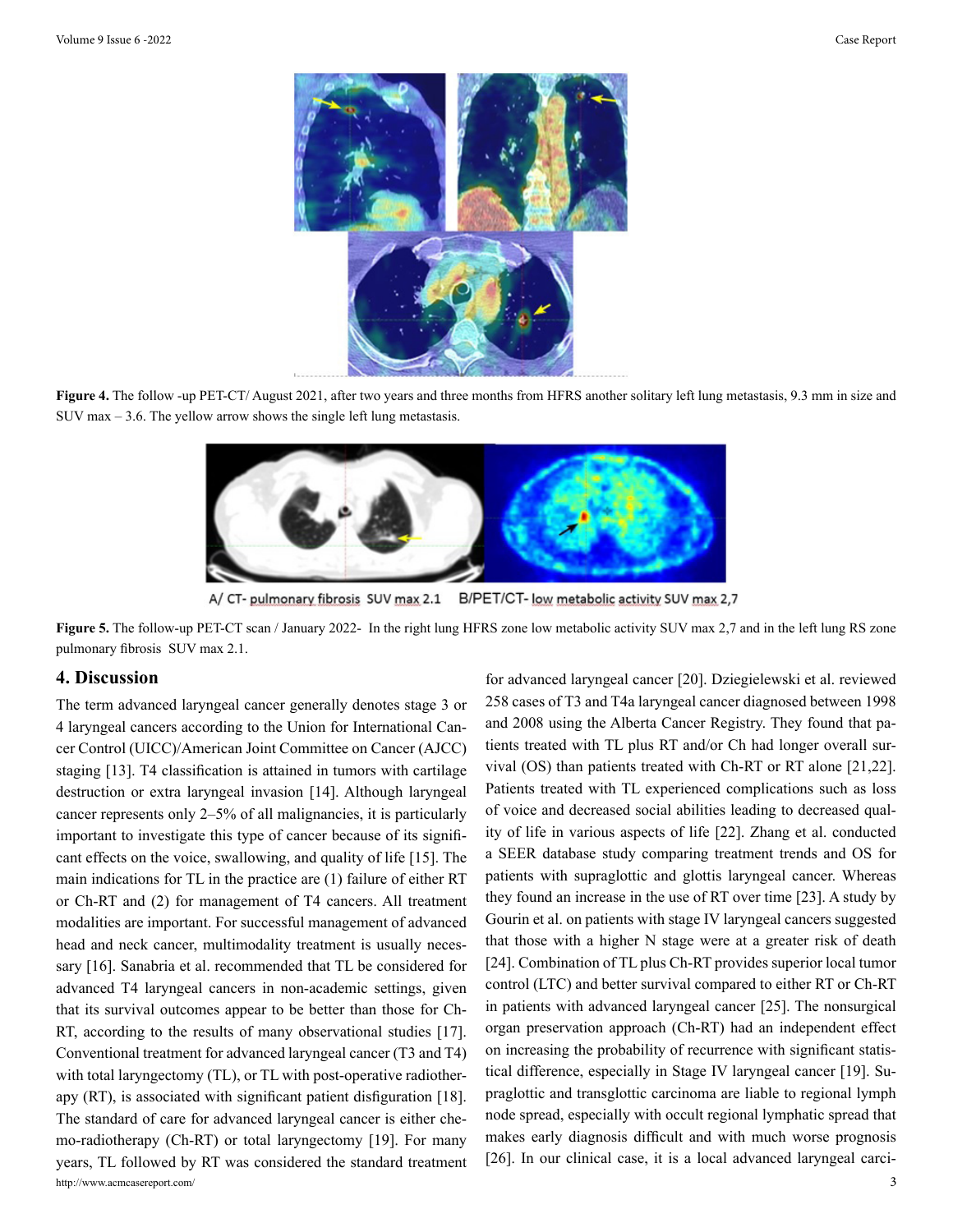noma originating in the glottic with a break through the laryngeal cartilage to the skin. Despite the 4th clinical stage, there are no metastases in regional cervical lymph nodes. The lack of patohistologically verified lymph metastases was the reason during IMRT to realize a low radiation dose in the bilateral cervical lymph nodes up to TD 51.6 Gy with DD 1.72 Gy (Figure 1). However, after the TL with selective bilateral cervical dissection and IMRT(Fig.2), we achieve a 3,5 year LTC. This clinical case is interesting in that after a year and three months of the complex treatment completion, a follow -up PET/ CT reported a solitary right lung metastasis without a local relapse of the primary laryngeal tumor (Figure 3). The finding of a solitary lung nodule in patients with extrathoracic cancers, on the other hand, presents a daunting diagnostic challenge [27-29]. Solitary lung tumors in patients with head and neck squamous cell carcinoma (HNSCC) are generally believed to represent second primary tumors if they occur more than 3 years after treatment of an HNSCC [30]. In the report by Alvi et al. DM developed after a mean time of 15 months and survival was 5 months after diagnosis of DM [31]. Finley et al. reported on their evaluation of surgical resection of pulmonary metastases of head and neck cancer that a resection of a solitary pulmonary metastasis resulted in long-term survival in selected patients [32]. The control PET/CT reported a LTC in the field of primary laryngeal tumor and lack of active metabolic accumulation in other organs, except for the solitary lung metastasis, which is surrounded by pulmonary parenchyma without pathological changes. This has to accept that it is a solitary lung metastasis from laryngeal carcinoma, which requires definitive HFRS. The 2016 National Comprehensive Cancer Network (NCCN) guidelines indicated that the standard treatment for recurrent cancer in a distant organ is chemotherapy, and recommended platinum  $+ 5$ -Fluorouracil (FU)  $+$  Cetuximab as the first-line choice for patients with Performance Status (PS) 0–1 [33]. In our clinical case, after the manifestation of solitary lung metastasis after HFRS, only one course of Ch was performed, without clear why 6 courses Ch were not performed. Year and three months after the completion of postoperative IMRT a solitary right lung metastasis, followed by a metachronic solitary left lung metastasis was reported (Figure 4). Again, it was decided that this second solitary lung metastasis should be treated by radiosurgery. We are pleased to present the therapeutic result after the HFRS and RS with respect to the two solitary metachroneus pulmonary metastases, which is visible at PET/CT since January 2022 (Figure 5). The patient is currently with LTC, without pulmonary symptoms and good quality of life. Thanks to the complex treatment, we have achieved a 3.5 year survival rate in a patient with a local advanced laryngeal carcinoma with subsequent late solitary metachroneus pulmonary metastases.

### **5. Conclusion**

1. Although the case is a locally advanced glottis carcinoma pT4 with a infiltration through the laryngeal cartilage with the cutaneous carcinomatosis, there are no cervical lymph node metastases.

2. After the total laryngectomy with bilateral selective lymph node dissection and postoperative IMRT up to total dose 60 Gy, a local tumor control for 3 years and 6 months was achieved.

3. Year and three months after the completion of postoperative IMRT a solitary right lung metastasis, followed by a metachronic solitary left lung metastasis was reported.

4. After HFRS and RS, the last follow-up PET/CT reported a very good therapeutic response - pulmonary fibrosis in the left lung metastasis with low metabolic activity (SUV max 2.1) and SUV max 2,7 in the right lung metastasis.

5. Thanks to the complex treatment, we have achieved a 3.5 year survival rate in a patient with a local advanced laryngeal carcinoma with subsequent late solitary metachroneus pulmonary metastases.

#### **References**

- 1. [Jemal A, Siegel R, Ward E. Cancer statistics, 2007. CA C](https://pubmed.ncbi.nlm.nih.gov/17237035/)ancer J [Clin. 2007; 57\(1\): 43-66.](https://pubmed.ncbi.nlm.nih.gov/17237035/)
- 2. [Dansky Ullmann C, Harlan LC, Shavers VL, Stevens JL. A pop](https://pubmed.ncbi.nlm.nih.gov/22252676/)[ulation-based study of therapy and survival for patients with head](https://pubmed.ncbi.nlm.nih.gov/22252676/) [and neck cancer treated in the community. Cancer 2012; 118\(18\):](https://pubmed.ncbi.nlm.nih.gov/22252676/) [4452-4461.](https://pubmed.ncbi.nlm.nih.gov/22252676/)
- 3. [Hoffman HT, Porter K, Karnell LH. Laryngeal cancer in the United](https://pubmed.ncbi.nlm.nih.gov/16946667/) [States: changes in demographics, patterns of care, and survival. La](https://pubmed.ncbi.nlm.nih.gov/16946667/)[ryngoscope. 2006; 116: 1-13.](https://pubmed.ncbi.nlm.nih.gov/16946667/)
- 4. [Ang KK, Harris J, Garden AS. Concomitant boost radiation plus](https://pubmed.ncbi.nlm.nih.gov/15860857/)  [concurrent cisplatin for advanced head and neck carcinomas: radia](https://pubmed.ncbi.nlm.nih.gov/15860857/)[tion therapy oncology group phase II trial 99-14. J Clin Oncol. 2005;](https://pubmed.ncbi.nlm.nih.gov/15860857/) [23: 3008-3015.](https://pubmed.ncbi.nlm.nih.gov/15860857/)
- 5. [Bourhis J, Overgaard J, Audry H. Hyperfractionated or accelerat](https://pubmed.ncbi.nlm.nih.gov/16950362/)[ed radiotherapy in head and neck cancer: a meta-analysis. Lancet.](https://pubmed.ncbi.nlm.nih.gov/16950362/) [2006; 368: 843-854.](https://pubmed.ncbi.nlm.nih.gov/16950362/)
- 6. [Bernier J, Domenge C, Ozsahin M. Postoperative irradiation with or](https://pubmed.ncbi.nlm.nih.gov/15128894/)  [without concomitant chemotherapy for locally advanced head and](https://pubmed.ncbi.nlm.nih.gov/15128894/) [neck cancer. N Engl J Med. 2004; 350: 1945-1952.](https://pubmed.ncbi.nlm.nih.gov/15128894/)
- 7. [Bonner JA, Harari PM, Giralt J. Radiotherapy plus cetuximab for](https://pubmed.ncbi.nlm.nih.gov/16467544/) [squamous-cell carcinoma of the head and neck. N Engl J Med. 2006;](https://pubmed.ncbi.nlm.nih.gov/16467544/) [354: 567-578.](https://pubmed.ncbi.nlm.nih.gov/16467544/)
- 8. [Kotwall C, Sako K, Razack MS. Metastatic patterns in squamous](https://pubmed.ncbi.nlm.nih.gov/3661849/)  [cell cancer of the head and neck. Am J Surg 1987; 154: 439-442.](https://pubmed.ncbi.nlm.nih.gov/3661849/)
- 9. [de Araújo Neto VJ Furtado, Cernea CR, Dedivitis R Aparecido, de](https://www.ncbi.nlm.nih.gov/pmc/articles/PMC3970228/)  [Araújo Filho VJ Furtado, Palazzo J Fabiano. Cervical metastasis](https://www.ncbi.nlm.nih.gov/pmc/articles/PMC3970228/) [on level IV in laryngeal cancer. Acta Otorhinolaryngol Ital. 2014;](https://www.ncbi.nlm.nih.gov/pmc/articles/PMC3970228/) [34:15-18.](https://www.ncbi.nlm.nih.gov/pmc/articles/PMC3970228/)
- 10. [Gallegos JF, Fuentes A, Arroyo C. Laryngeal function as node me](https://pubmed.ncbi.nlm.nih.gov/20957813/)[tastasis predictor in patients with cancer of the larynx. Gac Med](https://pubmed.ncbi.nlm.nih.gov/20957813/) [Mex. 2010; 146:175-178.](https://pubmed.ncbi.nlm.nih.gov/20957813/)
- 11. [Garavello W, Ciardo A, Spreafico R, Gaini RM. Risk factors for dis](https://pubmed.ncbi.nlm.nih.gov/16847186/)[tant metastases in head and neck squamous cell carcinoma. Arch](https://pubmed.ncbi.nlm.nih.gov/16847186/) [Otolaryngol Head Neck Surg. 2006; 132: 762-766.](https://pubmed.ncbi.nlm.nih.gov/16847186/)